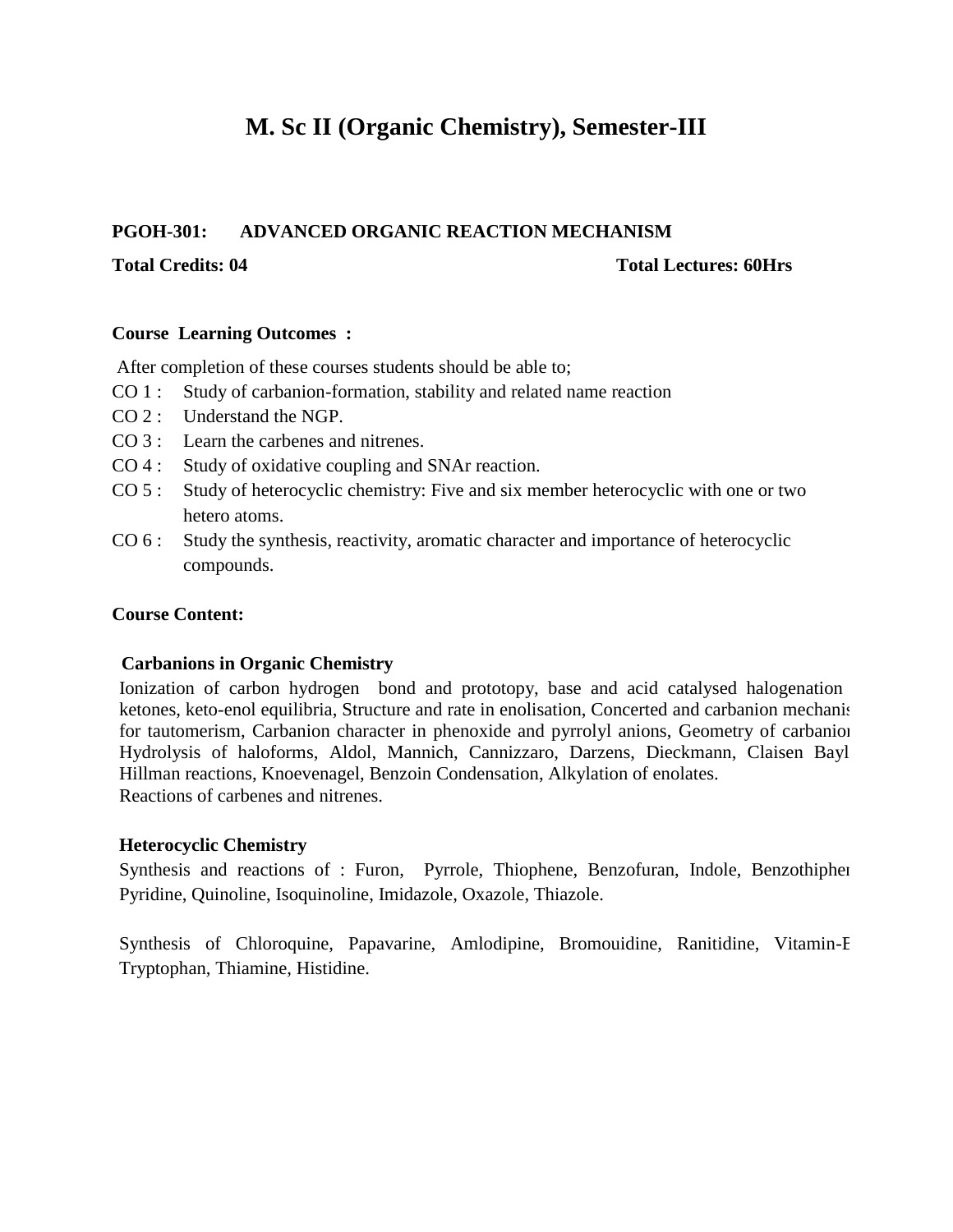# **PGOH-302: SPECTORSCOPIC METHODS IN STUCTURE DETERMINATION**

### **Total Credits: 04 Total Lectures: 60Hrs**

# **Course Learning Outcomes :**

# **At the end of course student will be able to –**

- $CO 1$ : Study <sup>1</sup>H NMR Spectroscopy: Chemical Shift, deshielding, correlation for protons bonded to carbon and other nuclei.
- CO 2 : Study of <sup>13</sup>C NMR spectroscopy: FT- NMR, type of <sup>13</sup>C NMR spectra, proton decoupled , off resonance, Chemical shift, nuclear and hetero nuclear coupling constant
- CO 3 : 2D NMR techniques: COSY, HETCOR and applications of PMR
- CO 4 : Study of mass spectrometry: Instrumentation, various methods of ionization, EIMS, SIMS, FAB, MALDI. Different detectors rules of fragmentations of different functional groups.
- CO 5 : To solve the problems based on joint application of UV, IR, NMR, CMR and Mass.

# **Course Content:**

# **1.Recapitulation of UV, IR and <sup>1</sup>H NMR.**

# **2. <sup>1</sup>H NMR**

(Advanced ideas) FT – techniques, Spin Coupling, Ramsay mechanism of spin coupling, Different spin systems (AB, AX, AMX systems, Calculation of line intensities), Factors affecting coupling constants, Rate processes. Different types of coupling. Methods used for simplification of PMR spectra. NOE, Spin decoupling. Two dimensional (2D) NMR Techniques, COSY, HETCOR. Applications of PMR**.** 

# **3. <sup>13</sup>C NMR**

Elementary ideas, Instrumental problems, Chemical shift features of hydrocarbons, Effect of substituents on chemical shifts, Different type of carbons (alkene, alkyne, allene and carbonyl). DEPT( with 3 different angles), Application of <sup>13</sup>CNMR.

# **4. Mass Spectrometry**

Theory, Instrumentation, Various methods of ionization (field ionisation, EIMS, SIMS, FAB, MALDI), Different detectors (magnetic analyzer, ion cyclotron analyzer, Quadrupole mass filter, Time of flight (TOF). Rules of fragmentation of different functional groups, Factors controlling fragmentation. Application of Mass spectroscopy**.** 

5. Problems based on joint application of UV, IR, PMR, CMR, and Mass.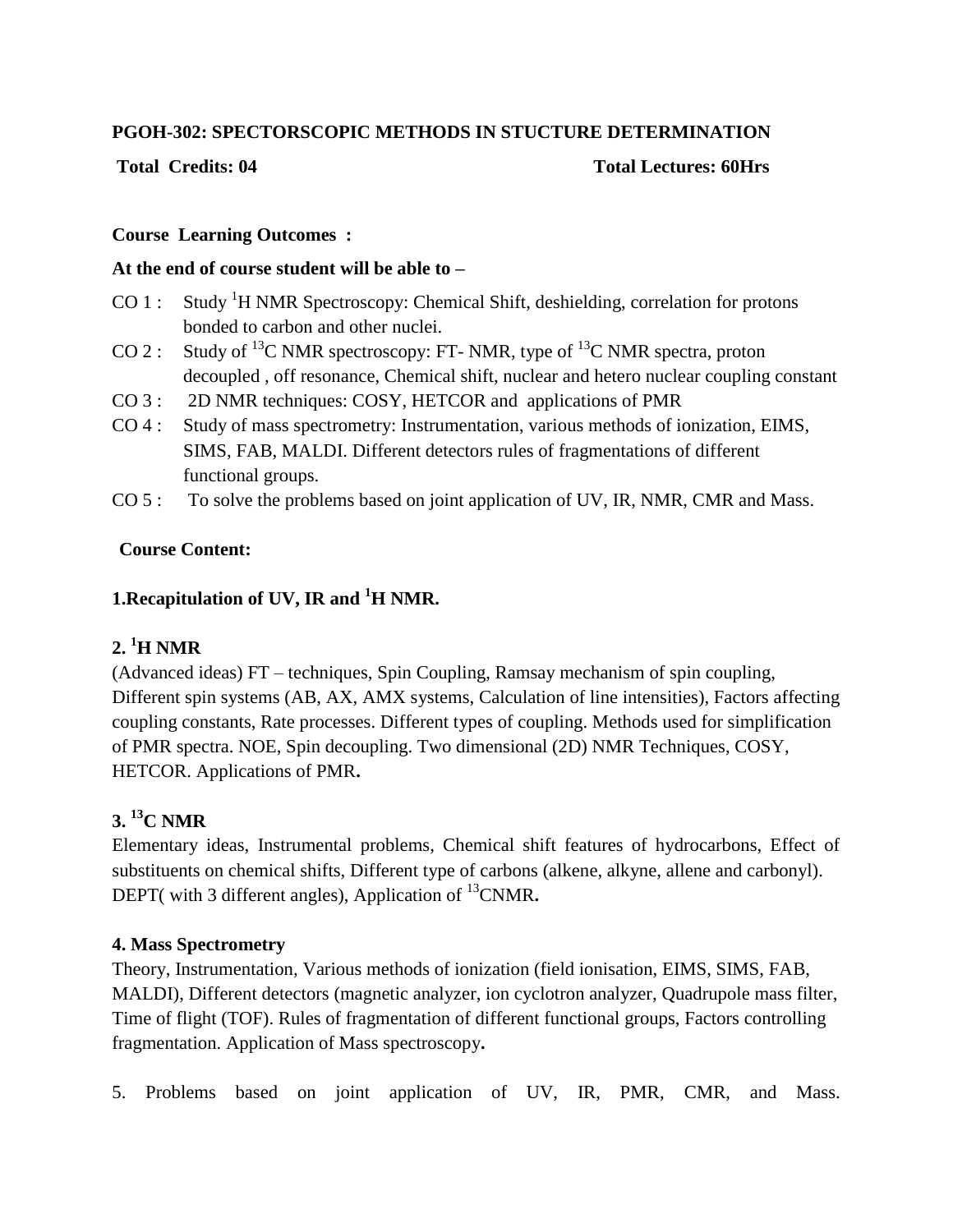(Including reaction sequences)

### **PGOC-303: ADVANCED STEREOCHEMISTRY**

#### **Total Credits: 04 Total Lectures: 60Hrs**

#### **Course Learning Outcomes :**

### **At the end of course student will be able to –**

- CO 1 : Study of stereochemistry of six member ring.
- CO 2 : Learn the stereochemistry of rings other than six members.
- CO 3 : Understand fused bridge and Caged rings.
- CO 4 : Learn resolution of racemic modification, stereochemistry of organic compound using NMR.
- CO 5 : Learn stereochemistry of Morphine, Quinine and Strychnine

### **Course Content:**

- 1. Stereochemistry of rings other than six membered
- 2. Fused Bridged and Caged rings

3. Recapitulation of prochirality, Homotopic and Heterotopic ligands, Stereoselectivity in cyclic compounds, Enantioselectivity, Diastereoselectivity, Stereoselective aldol reactions. Cram's rule, Felkin Anh rule, Cram's chelate model. Asymmetric synthesis use of chiral auxiliaries, Chiral reagents and catalysts, Asymmetric hydrogenation, Asymmetric epoxidation and asymmetric dihydroxylation.

4. Stereochemistry of Morphine, Quinine and Strychnine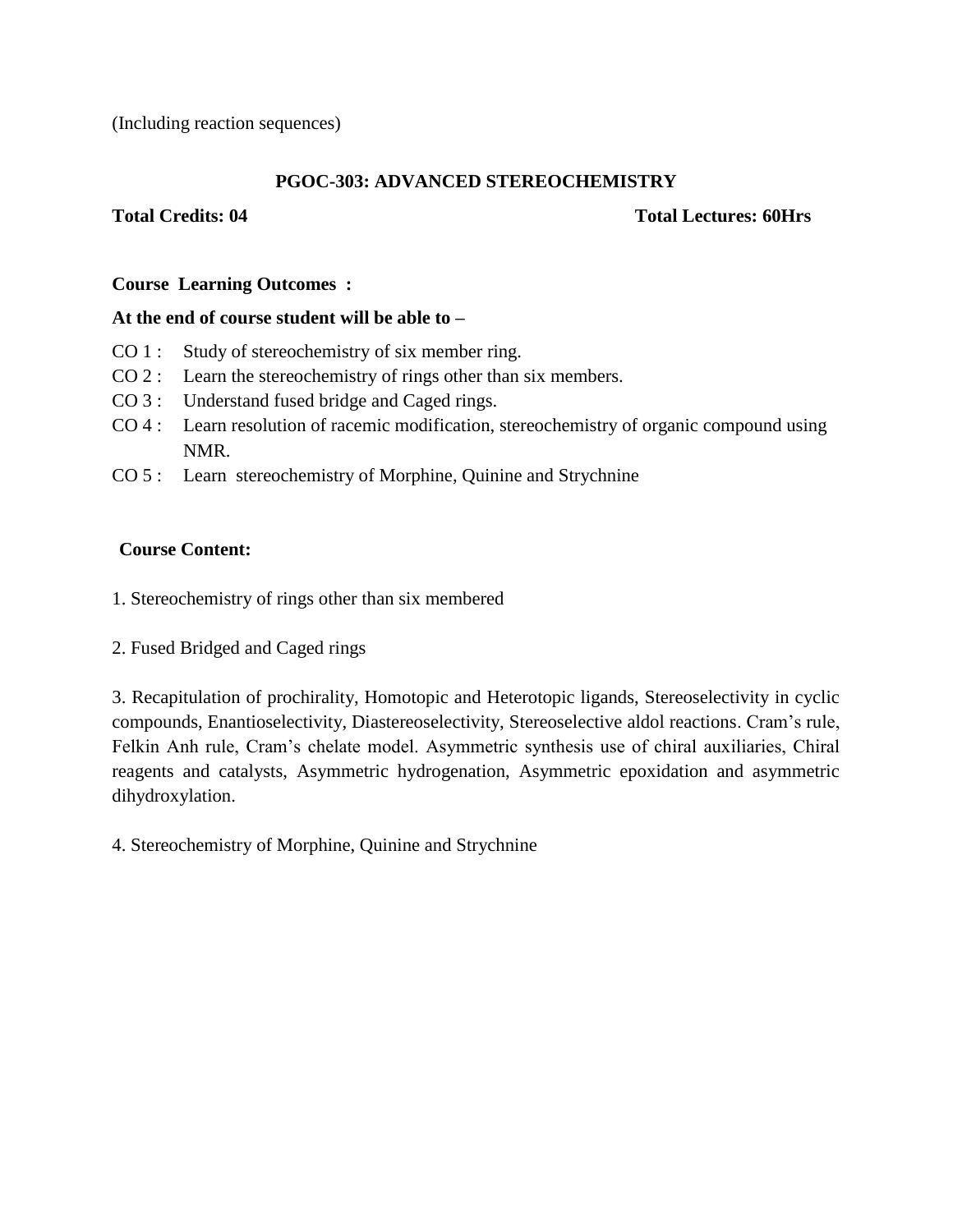### **PGOC-304: MEDICINAL CHEMISTRY**

#### **Total Credits: 04 Total Lectures: 60Hrs**

#### **Course Learning Outcomes :**

At the end of course student will be able to –

- CO 1 : Analyse the important technology in medicinal chemistry.
- CO 2 : Learn the medicinal chemistry, the action and discovery.
- CO 3 : Discuss drug metabolism.
- CO 4 : Study antimicrobial drugs.
- CO 5 : Elaborate mechanism of action of antibiotic.

#### **Course Content:**

### **1: Concepts of Medicinal Chemistry.**

Important terminology in medicinal chemistry: Drugs, Pharmacy, Pharmaceutics, Toxicology; Pharmacodynamic agents, Pharmacophore, Pharmacodynamics, metabolite and antimetabolites, chemotherapy. Mechanism of chemotherapeutic actions: 1) Biological defences 2) Chemical defences. a) Surface active agent, b) Metabolic antagonism. Assay of Drugs: Chemical assay, Biological assay, Immunological assay, LD-50 and ED-50.

#### **2: Drug metabolism.**

Introduction, Oxidation, Reduction, Hydrolysis, Conjugation.

# **3: Antimicobacterial drugs.**

Introduction, First-line agents (Primary tubercular drugs): Structure and activity of streptomycin and dihydro-streptomycin, Synthesis and SAR of 4-amino salicylic acid and isoniazid.

### **4: Antibiotics.** 1.

Introduction, classification of antibiotics,

2. Cell wall synthesis,

3. Mechanism of action of antibiotics, a) Inhibition of cell-wall synthesis, b) Inhibition of bacterial protein synthesis, c) Disorganization of the cytoplasmic membrane, d) Interference in the bacterial nucleic acid synthesis, e) Inhibition of the tetrahydro-folate biosynthesis.

4. Cell wall synthesis inhibitors (β-Lactam antibiotics): Synthesis of Penicillin-G, Amoxicillin, Aampicilin from 6-APA, Cephalexin, Structure and activity of benzyl penicillin, Semi-synthetic penicillin, Cephalosporin, Mode of action of penicillin and cephalosporin.